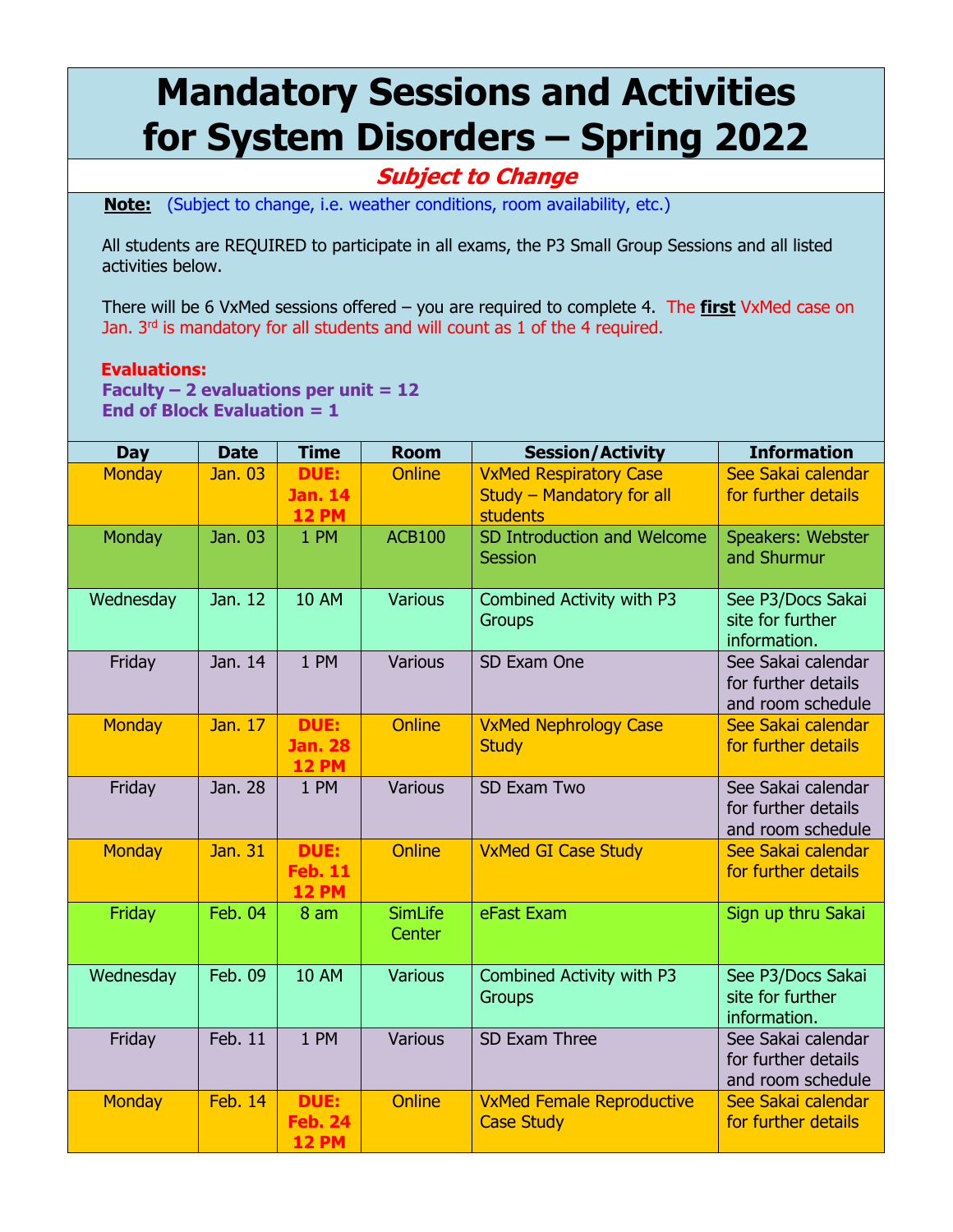| <b>Monday</b>                | <b>Feb. 14</b> | DUE:<br><b>Feb. 24</b><br><b>12 PM</b>        | <b>Online</b>                  | <b>VxMed Male Reproductive</b><br><b>Case Study</b>                                                              | See Sakai calendar<br>for further details                      |
|------------------------------|----------------|-----------------------------------------------|--------------------------------|------------------------------------------------------------------------------------------------------------------|----------------------------------------------------------------|
| <b>Thursday</b>              | Feb. 24        | <b>9 AM</b>                                   | Various                        | SD Exam Four                                                                                                     | See Sakai calendar<br>for further details<br>and room schedule |
| <b>Friday</b>                | <b>Feb. 25</b> | <b>DUE:</b><br><b>Mar. 14</b><br><b>12 PM</b> | <b>Online</b>                  | <b>VxMed Cardiology Case Study</b>                                                                               | See Sakai calendar<br>for further details                      |
| Thursday                     | Mar. 03        | 30<br>minute<br>session                       | <b>SimLife</b><br>Center       | <b>Abnormal Heart Sounds</b><br><b>Red ID badge, dress attire</b><br>and white coats are<br>required             | Sign Up thru Sakai                                             |
| Wednesday                    | Mar. 09        | <b>10 AM</b>                                  | <b>Various</b>                 | Combined Activity with P3<br><b>Groups</b>                                                                       | See P3/Docs Sakai<br>site for further<br>information.          |
| <b>Monday</b>                | Mar. 14        | <b>9 AM</b>                                   | Various                        | SD Exam Five                                                                                                     | See Sakai calendar<br>for further details<br>and room schedule |
| <b>Tuesday</b>               | Mar. 15        | 8:30 AM                                       | <b>Various</b>                 | <b>CBSE Exam</b>                                                                                                 | See Sakai calendar<br>for further details<br>and room schedule |
| <b>Monday</b>                | <b>Mar. 21</b> | <b>DUE:</b><br>Apr 01<br><b>12 PM</b>         | <b>Online</b>                  | <b>SGSH Modules</b><br>Diabetes <b>AND</b> Osteoporosis<br>Use Sakai assignment tool to<br>submit your documents | See Sakai calendar<br>for further details                      |
| Tuesday                      | <b>Mar. 22</b> | <b>Various</b>                                | Derm. Clinic                   | Dermatology Clinic<br>(The Clinic will determine your<br>time to attend)                                         | See Sakai calendar<br>for further details                      |
| Friday                       | Mar. 25        | 1 PM                                          | 2D101                          | <b>Case Review</b><br><b>Topic: Endocrinology</b><br><b>Sakai Quiz Mandatory for</b>                             | <b>Mandatory for all</b><br>students.                          |
| Friday                       | Apr. 01        | <b>9 AM</b>                                   | Various                        | <b>SD Exam Six</b>                                                                                               | See Sakai calendar<br>for further details<br>and room schedule |
| <b>Tuesday</b>               | Apr. 05        | 8:30 AM                                       | Various                        | SD Comprehensive Final Exam                                                                                      | See Sakai calendar<br>for further details<br>and room schedule |
| <b>Available thru MedHub</b> |                | <b>None</b>                                   | <b>End of Block Evaluation</b> | See Sakai calendar<br>for further details                                                                        |                                                                |